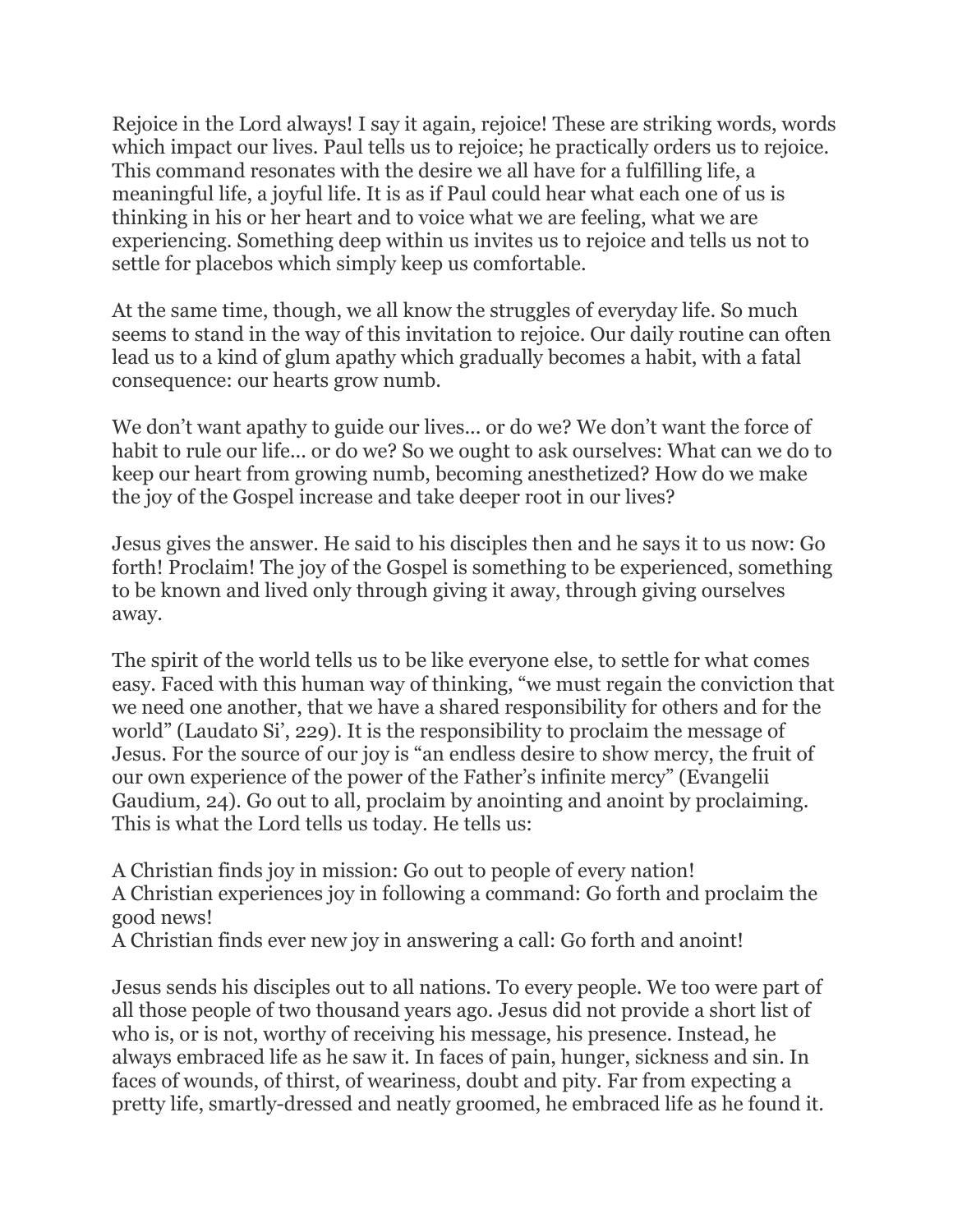It made no difference whether it was dirty, unkempt, broken. Jesus said: Go out and tell the good news to everyone. Go out and in my name embrace life as it is, and not as you think it should be. Go out to the highways and byways, go out to tell the good news fearlessly, without prejudice, without superiority, without condescension, to all those who have lost the joy of living. Go out to proclaim the merciful embrace of the Father. Go out to those who are burdened by pain and failure, who feel that their lives are empty, and proclaim the folly of a loving Father who wants to anoint them with the oil of hope, the oil of salvation. Go out to proclaim the good news that error, deceitful illusions and falsehoods do not have the last word in a person's life. Go out with the ointment which soothes wounds and heals hearts.

Mission is never the fruit of a perfectly planned program or a well-organized manual. Mission is always the fruit of a life which knows what it is to be found and healed, encountered and forgiven. Mission is born of a constant experience of God's merciful anointing.

The Church, the holy People of God, treads the dust-laden paths of history, so often traversed by conflict, injustice and violence, in order to encounter her children, our brothers and sisters. The holy and faithful People of God are not afraid of losing their way; they are afraid of becoming self-enclosed, frozen into élites, clinging to their own security. They know that self-enclosure, in all the many forms it takes, is the cause of so much apathy.

So let us go out, let us go forth to offer everyone the life of Jesus Christ (Evangelii Gaudium, 49). The People of God can embrace everyone because we are the disciples of the One who knelt before his own to wash their feet (ibid., 24).

The reason we are here today is that many other people wanted to respond to that call. They believed that "life grows by being given away, and it weakens in isolation and comfort" (Aparecida Document, 360). We are heirs to the bold missionary spirit of so many men and women who preferred not to be "shut up within structures which give us a false sense of security... within habits which make us feel safe, while at our door people are starving" (Evangelii Gaudium, 49). We are indebted to a tradition, a chain of witnesses who have made it possible for the good news of the Gospel to be, in every generation, both "good" and "news".

Today we remember one of those witnesses who testified to the joy of the Gospel in these lands, Father Junípero Serra. He was the embodiment of "a Church which goes forth", a Church which sets out to bring everywhere the reconciling tenderness of God. Junípero Serra left his native land and its way of life. He was excited about blazing trails, going forth to meet many people, learning and valuing their particular customs and ways of life. He learned how to bring to birth